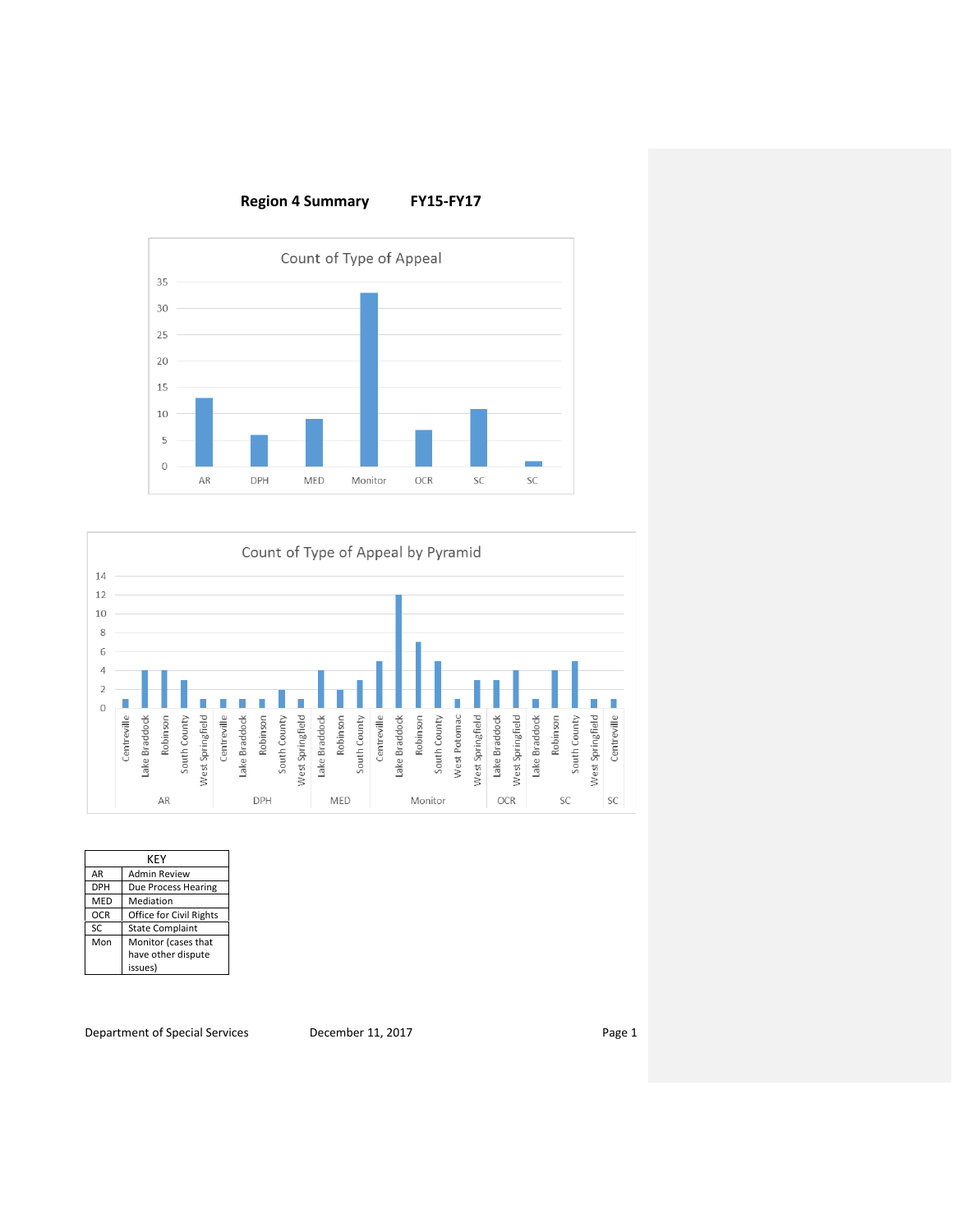#### Overall Issues

The legal issues in Region 4 have included mental health, physical health as well as dyslexia that led to placement discputes.Mental health concerns for students continues to be at issue throughout the division. In Region 4, thThese concerns have led to hospitalizations and then more restrictive placements for several students. One particular concern has been the lack of feasible community supports for students who are experiencing mental health crises. We continue to work with school teams to provide appropriate educational placements for students, including private day and residential schools.

Mental health and physical Hhealth concerns are becoming more prevalent for students and are becoming the driving force for disputes. We worked on an Sangster Elementary had an OCR complaint at Sangster in which a student with severe food allergies was forced to sit alone at a peanut free table, rather than the school team working with the family and student to find a better alternative. At Cherry Run, a student with significant and complex health concerns, including and nursing services required compensatory education because of her inability to attend school without a nurse. At Keene Mill, Irving and West Springfield HS, we have been working for years with a family with two daughters with Type 1 diabetes. There have been three OCR complaints. Some of the issues have included the excludingsion of a student from the annual play because of her dietary needs-and therefore her diabetes, attempting to place all students with Type 1 diabetes on the same field trip, requiring the parents to provide medical care, and the provision of specific medical-related services on overnight field trips. The family's advocacy has brought many changes to the programming and care provided to students with diabetes, but the work continues.

Dyslexia and fidelity of instruction continue to be significant concerns across the division. In the Lake Braddock pyramid, there were four significant cases where elementary school students with dyslexia did not receive adequate reading instruction, did not make progress over time, and were subsequently placed in private day placements with some parental reimbursement by FCPS. In the Robinson pyramid, there were several cases with similar concerns. Several appeals were filed due to difficulties at local screening and eligibility for students with dyslexia, including two administrative reviews at Laurel Ridge and one at

Department of Special Services December 11, 2017 Page 2

**Commented [SJ1]:** I'm wondering if this should be moved to a conclusion or just orally commented.

**Commented [SJ2]:** Wasn't the comp due to HD not being able to keep a nurse on the case? Rather than comp because of a sped failure?

**Commented [SJ3]:** I would not include this but if you feel strongly, then keep. I would keep the written doc to facts and take aways and we can orally comment things like this.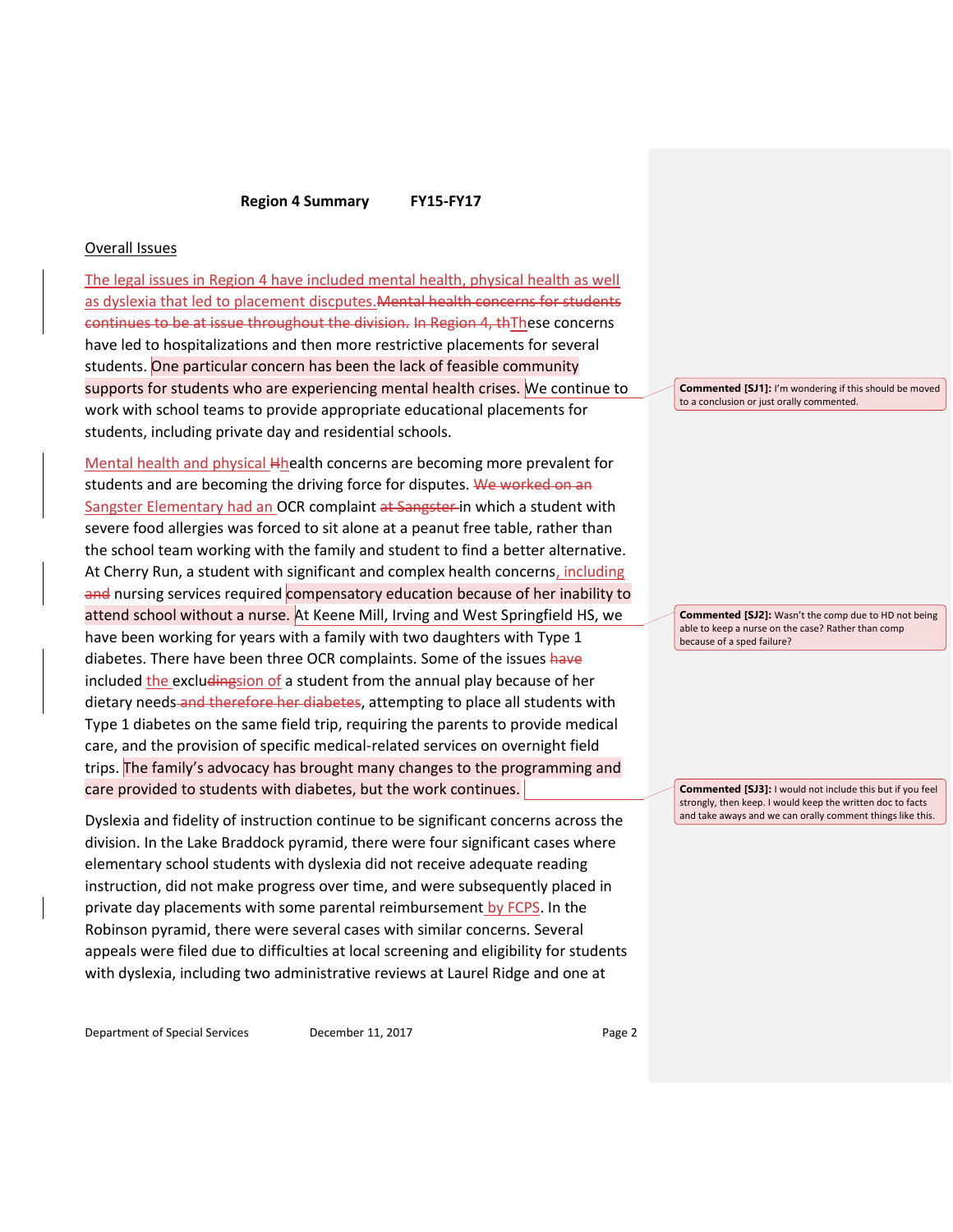Fairview. There was also one mediation held due to the parental request for reimbursement for private instruction (Lindamodd-Bell) which we did not agree with and parents have not pursued other legal recourse. The parent is currently satisfied with instruction at Robinson.in an attempt to resolve parent concerns about reading instruction. In the South County pyramid, work continues on one case that began as a Child Find concern at Silverbrook, and has now become about fidelity and instructional match at South County MS. There have been two requests for due process hearings, two mediations held, and there are five pending state complaints in this matter, spanning between Silverbrook ES and South County MS. We anticipate mixed findings regarding the state complaints due to two breeaches in of confidentiality.

Confidentiality of student records is a significant concern across the division. FCPS was found out of compliance by VDOE due to a confidentiality breach at Silverbrook ES, and we anticipate a noncompliant finding by VDOE again in the pending state complaint regarding Silverbrook and South County MS.

In keeping with DC Metro and national trends, weThere have sbeen an increase in disputes regarding communication, including the Americans with Disabilities Act Title II complaints. At Cherry Run, the parent of a rising kindergarten student with autism wanted her son to attend the Canterbury Woods deaf ed program so that he could receive sign language. The parent filed a complaint with the Office for Civil Rights. Ultimately, Following extensive negotiation we resolved the complaint by allowing the student to go to Canterbury Woods for one semester for a trial placement and taking data on his communication preferencesthat has been successful. The family withdrew the OCR complaint. At Oak View, a student with autism uses the Rapid Prompting Method in private therapy, and parents requested a due process hearing seeking to allow him to use it in the-school environment. We agreed to use it at school based on our evaluation data. The hearing was withdrawn but efforts to completely resolve the situation and plan for middle school are ongoing. There are a couple dozen RPM cases across the division.

**Commented [SJ4]:** Duplicative?

**Commented [SJ5]:** 24 RPM cases? I am not aware of that?? is that accurate?

Recommendations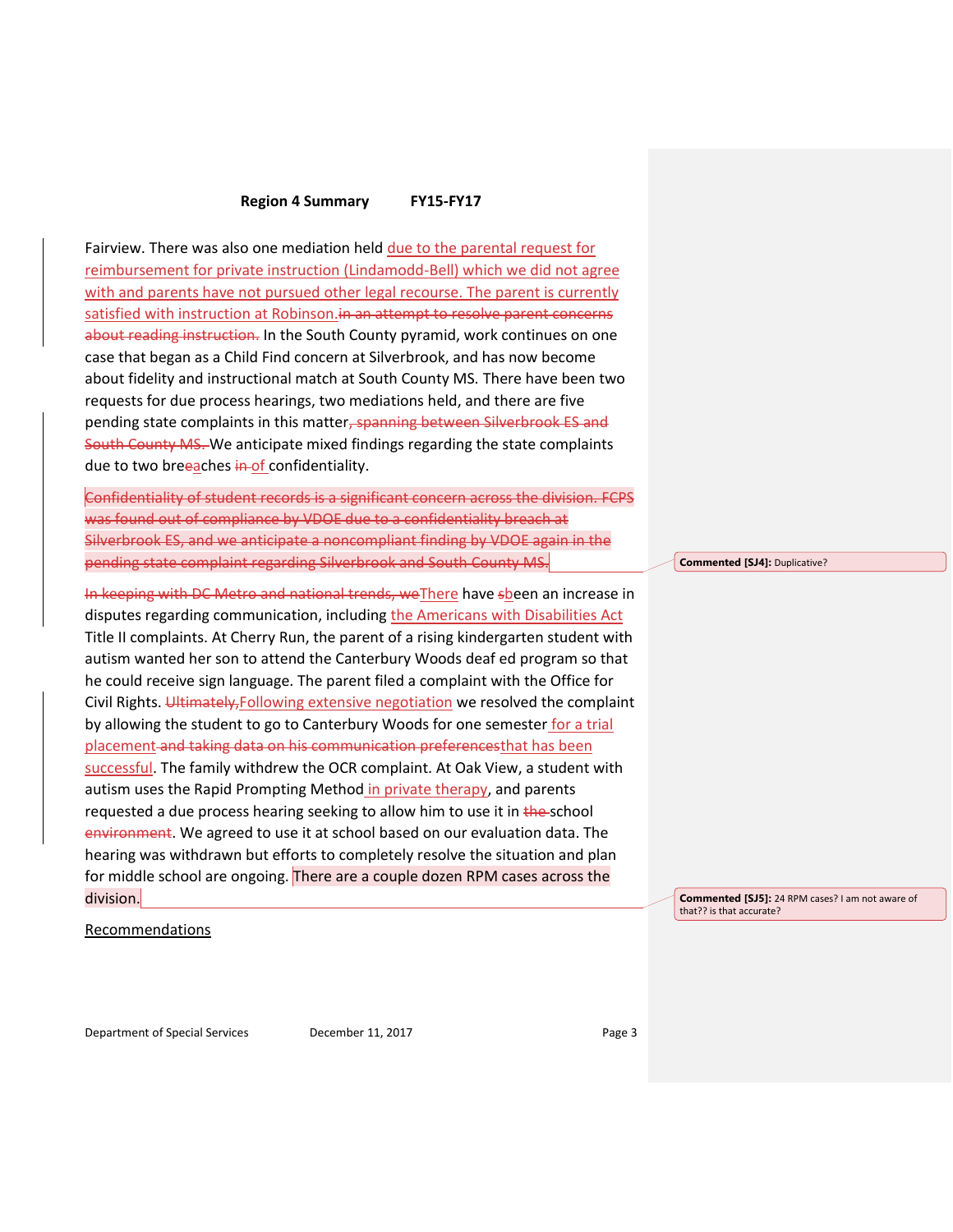Schools continue to need additional training on dyslexia and implementation of evidence-based reading programs. Continued collaboration and consultation with OSEI and OSEPS staff is recommended.

Schools need additional training on confidentiality of student information. While best practice is reinforced by IT, Division Counsel, and OSEPS, does not seem to be followed in day-to-day interactions. Additional training will be offered division wide, including at to Silverbrook and South County MS as part of the state complaint processcorrective action. It may make sense to offer training to a wider audience.

Schools' ability to program for students with multiple disabilities continues to be a concern across the division. Continued collaboration and consultation with OSEI and OSEPS staff is recommended.

| <b>Commented [SJ6]:</b> I'm not sure where this |  |
|-------------------------------------------------|--|
|-------------------------------------------------|--|

recommendation comes from? As a result of which case(s)? Is this a Cherry Run focus? We do already collab between OSEI and OSEPs…..this document is to get RAS to reinforce topics with principals.

**Issues** 

| <b>Issue</b>                          | Count          |
|---------------------------------------|----------------|
| Child Find/Local Screening            | 3              |
| MDR/Discipline                        | 5              |
| <b>Bullying</b>                       | $\mathbf 1$    |
| Placement/reimbursement               | 26             |
| <b>Extracurricular Activities</b>     | 1              |
| 504                                   | 8              |
| <b>Retaliation and Discrimination</b> | 6              |
| IEP                                   | 26             |
| Eligibility                           | 6              |
| <b>FERPA</b>                          | $\overline{2}$ |
| ESY                                   | 3              |
| <b>RPM</b>                            | 1              |
| Service Dogs                          | 1              |

Changes of Placement due to dispute resolution processes:

| Region | Pyramid | School | ີ*tudent | Гуре         | <b>Issue</b> | <b>Notes</b> | Outcome/ | <b>Formatted Table</b> |
|--------|---------|--------|----------|--------------|--------------|--------------|----------|------------------------|
|        |         |        |          | Оt<br>Appeal |              | - - - -      | Takeawav |                        |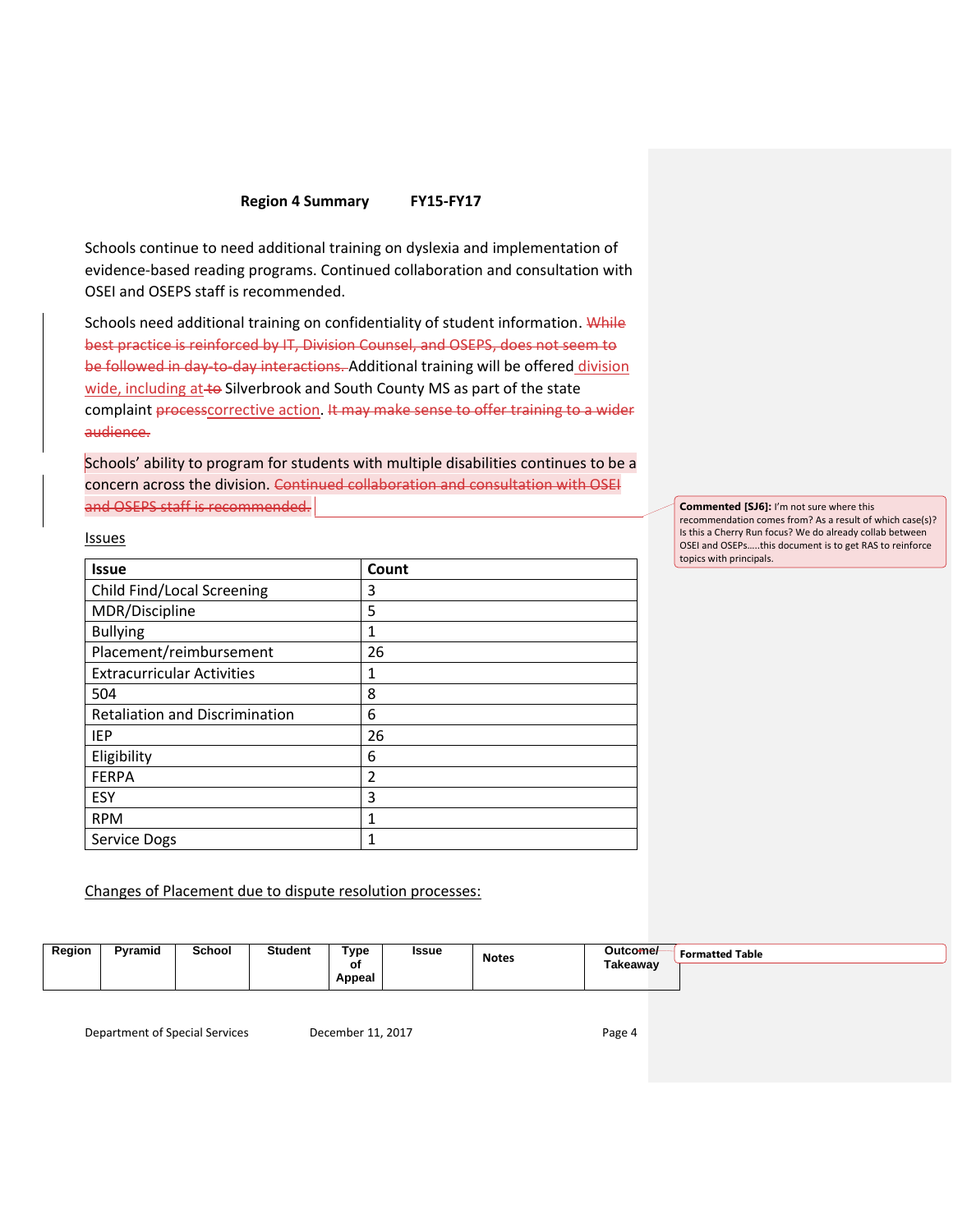| $\overline{4}$ | Lake            | <b>Cherry Run</b> | Monitor        | placement   | Mike Eig is                            | <b>Llackeof</b>                         | <b>Formatted Table</b> |
|----------------|-----------------|-------------------|----------------|-------------|----------------------------------------|-----------------------------------------|------------------------|
|                | <b>Braddock</b> | ES                |                |             | attorney; Eig                          | implementation                          |                        |
|                |                 |                   |                |             | indicated he would                     | of reading                              |                        |
|                |                 |                   |                |             | file DPH; Eig sent<br>demand letter on | instruction and<br>data over            |                        |
|                |                 |                   |                |             | 6/5 seeking                            | multiple years                          |                        |
|                |                 |                   |                |             | private                                | resulted in                             |                        |
|                |                 |                   |                |             | placementpaymen                        | <b>MAS</b>                              |                        |
|                |                 |                   |                |             | #                                      | placement at                            |                        |
|                |                 |                   |                |             | placement @                            | <b>Katherine</b>                        |                        |
|                |                 |                   |                |             | <b>Katherine Thomas</b>                | <b>Thomas School</b>                    |                        |
|                |                 |                   |                |             | <b>School</b>                          |                                         |                        |
| $\overline{4}$ | Lake            | Lake              | <b>Monitor</b> | <b>FAPE</b> | Grace Kim is                           | <b>Ravensworth</b>                      |                        |
|                | <b>Braddock</b> | <b>Braddock</b>   |                |             | attorney. Student                      | did not provide                         |                        |
|                |                 | <b>MS</b>         |                |             | went to                                | Lack of any                             |                        |
|                |                 |                   |                |             | Ravensworth thru                       | reading                                 |                        |
|                |                 |                   |                |             | 6th grade; parent                      | program with                            |                        |
|                |                 |                   |                |             | withdrew & placed                      | fidelity<br>provided. so                |                        |
|                |                 |                   |                |             | at Oakwood<br>School and sought        |                                         |                        |
|                |                 |                   |                |             | reimbursement                          | parents<br>withdrew her to              |                        |
|                |                 |                   |                |             |                                        | Oakwood,                                |                        |
|                |                 |                   |                |             |                                        | where she                               |                        |
|                |                 |                   |                |             |                                        | made progress.                          |                        |
|                |                 |                   |                |             |                                        | Resolved by                             |                        |
|                |                 |                   |                |             |                                        | <b>FCPS</b> sending                     |                        |
|                |                 |                   |                |             |                                        | her to                                  |                        |
|                |                 |                   |                |             |                                        | Oakwood via                             |                        |
|                |                 |                   |                |             |                                        | the IEP and                             |                        |
|                |                 |                   |                |             |                                        | paying for                              |                        |
|                |                 |                   |                |             |                                        | previous                                |                        |
|                |                 |                   |                |             |                                        | tutoring<br><del>(\$1310). She is</del> |                        |
|                |                 |                   |                |             |                                        | now at Lab                              |                        |
|                |                 |                   |                |             |                                        | School, on a                            |                        |
|                |                 |                   |                |             |                                        | stay-put IEP.                           |                        |
| $\overline{4}$ | Lake            | <b>MAS</b>        | <b>Monitor</b> | placement   | <b>Bill Brownley is</b>                | Due to bullying                         |                        |
|                | <b>Braddock</b> |                   |                |             | attorney. Parents                      | at Ravensworth                          |                        |
|                |                 |                   |                |             | placed her at                          | and advserse                            |                        |
|                |                 |                   |                |             | Commonwealth                           | action by AP:                           |                        |
|                |                 |                   |                |             | and wanted her to                      | <b>Reimbursed</b>                       |                        |
|                |                 |                   |                |             | continue there.                        | parents for                             |                        |
|                |                 |                   |                |             |                                        | unilateral                              |                        |
|                |                 |                   |                |             |                                        | placement                               |                        |
|                |                 |                   |                |             |                                        | (\$35K) and                             |                        |
|                |                 |                   |                |             |                                        | placed at                               |                        |
|                |                 |                   |                |             |                                        | Commonwealth<br>via MAS                 |                        |
|                |                 |                   |                |             |                                        | because of                              |                        |
|                |                 |                   |                |             |                                        | bullying at                             |                        |
|                |                 |                   |                |             |                                        | <b>Ravensworth</b>                      |                        |
|                |                 |                   |                |             |                                        | and adverse                             |                        |
|                |                 |                   |                |             |                                        | actions by the                          |                        |
|                |                 |                   |                |             |                                        | AP.                                     |                        |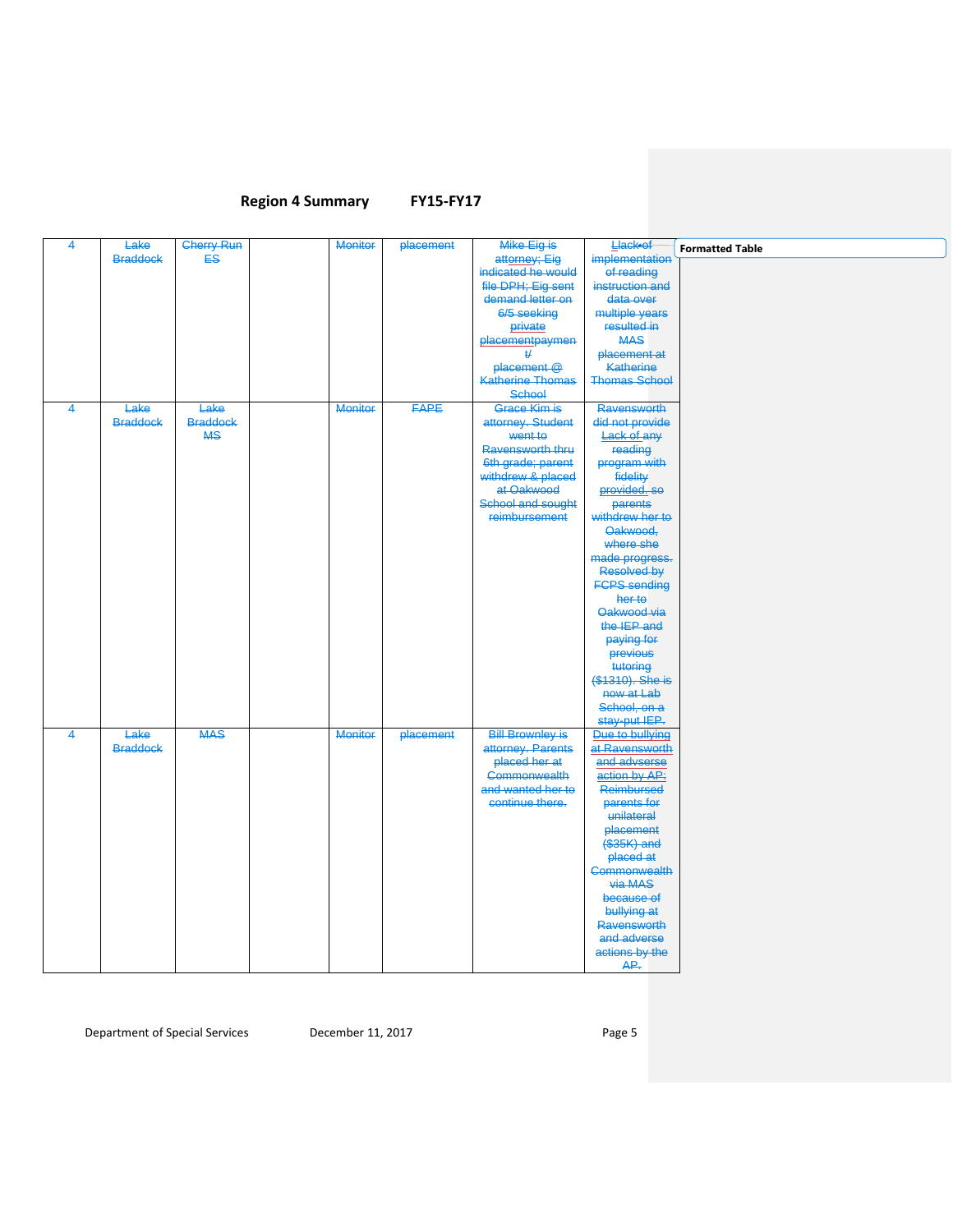| 4                       | Lake               | White              | <b>Monitor</b> | <b>placement</b> | <b>Bill Reichhardt</b>  | student               |
|-------------------------|--------------------|--------------------|----------------|------------------|-------------------------|-----------------------|
|                         | <b>Braddock</b>    | Oaks ES            |                |                  | was attorney:           | <b>Student had</b>    |
|                         |                    |                    |                |                  | parent unilaterally     | not been              |
|                         |                    |                    |                |                  | withdrew him to         | <b>provided</b>       |
|                         |                    |                    |                |                  | Oakwood and             | adequate              |
|                         |                    |                    |                |                  | sought private day      | reading               |
|                         |                    |                    |                |                  | for lack of reading     | instruction           |
|                         |                    |                    |                |                  | progress                | which led to          |
|                         |                    |                    |                |                  |                         | mental health         |
|                         |                    |                    |                |                  |                         | concerns:             |
|                         |                    |                    |                |                  |                         | reimbursed            |
|                         |                    |                    |                |                  |                         | parent \$14K          |
|                         |                    |                    |                |                  |                         | and IEP team          |
|                         |                    |                    |                |                  |                         | placed him at         |
|                         |                    |                    |                |                  |                         | <b>Oakwood</b>        |
| $\overline{\mathbf{A}}$ | Lake               |                    | <b>Monitor</b> | <b>placement</b> | Grace Kim was           | Settled with          |
|                         | <b>Braddock</b>    |                    |                | eligibility      | attorney; School        | parents by            |
|                         |                    |                    |                |                  | did not identify        | paying part of        |
|                         |                    |                    |                |                  | him for special         | hospitalization       |
|                         |                    |                    |                |                  | education in a          | and therapy           |
|                         |                    |                    |                |                  | timely manner:          | costs (\$4737)        |
|                         |                    |                    |                |                  | student was             | and placing at        |
|                         |                    |                    |                |                  | hospitalized; HO        | <b>Laurel Ridge</b>   |
|                         |                    |                    |                |                  | sent him to Burke       | <b>CSS</b>            |
|                         |                    |                    |                |                  | <b>ALC</b> ; resolution |                       |
|                         |                    |                    |                |                  | mtg held 2/9;           |                       |
|                         |                    |                    |                |                  | negotiatiting           |                       |
|                         |                    |                    |                |                  | terms:                  |                       |
| 4                       | W.est              | <b>Hunt Valley</b> | <b>DPH</b>     | <b>IEP</b>       | parents were pro        | It was very           |
|                         | <b>Springfield</b> | <b>ES</b>          |                | implementatio    | se; worked with         | difficulty to         |
|                         |                    |                    |                | $\overline{P}$   | <b>OSEL</b> for autism  | program for           |
|                         |                    |                    |                |                  | expertise               | him in the            |
|                         |                    |                    |                |                  |                         | enhanced              |
|                         |                    |                    |                |                  |                         | autism class.         |
|                         |                    |                    |                |                  |                         | <b>Placed student</b> |
|                         |                    |                    |                |                  |                         | in private day        |
|                         |                    |                    |                |                  |                         | school via IEP.       |

# Monies paid out during dispute resolution processes:

| Region | Pyramid         | School            | <b>Student</b> | Type<br>οf<br>Appeal | Issue                     | <b>Notes</b>                                                                                                                                                    | Outcome/<br><b>Takeaway</b>                                                                                                                                                                                  | <b>Formatted Table</b> |
|--------|-----------------|-------------------|----------------|----------------------|---------------------------|-----------------------------------------------------------------------------------------------------------------------------------------------------------------|--------------------------------------------------------------------------------------------------------------------------------------------------------------------------------------------------------------|------------------------|
| 4      | South<br>County | Silverbrook<br>ES |                | <b>DPH</b>           | Childfind,<br><b>FAPE</b> | parent was pro<br>se; concerned<br>that Silverbrook<br>did not identify<br>his dyslexia until<br>end of sixth<br>grade; hearing<br>withdrawn;<br>mediation held | Resolved by<br>providing after<br>school tutoring to<br>student all of 7th<br>grade, and paid for<br>private evaluation:<br>\$6K. There have<br>since been-7 state<br>complaints (5 taken<br>up-by VDOE) and |                        |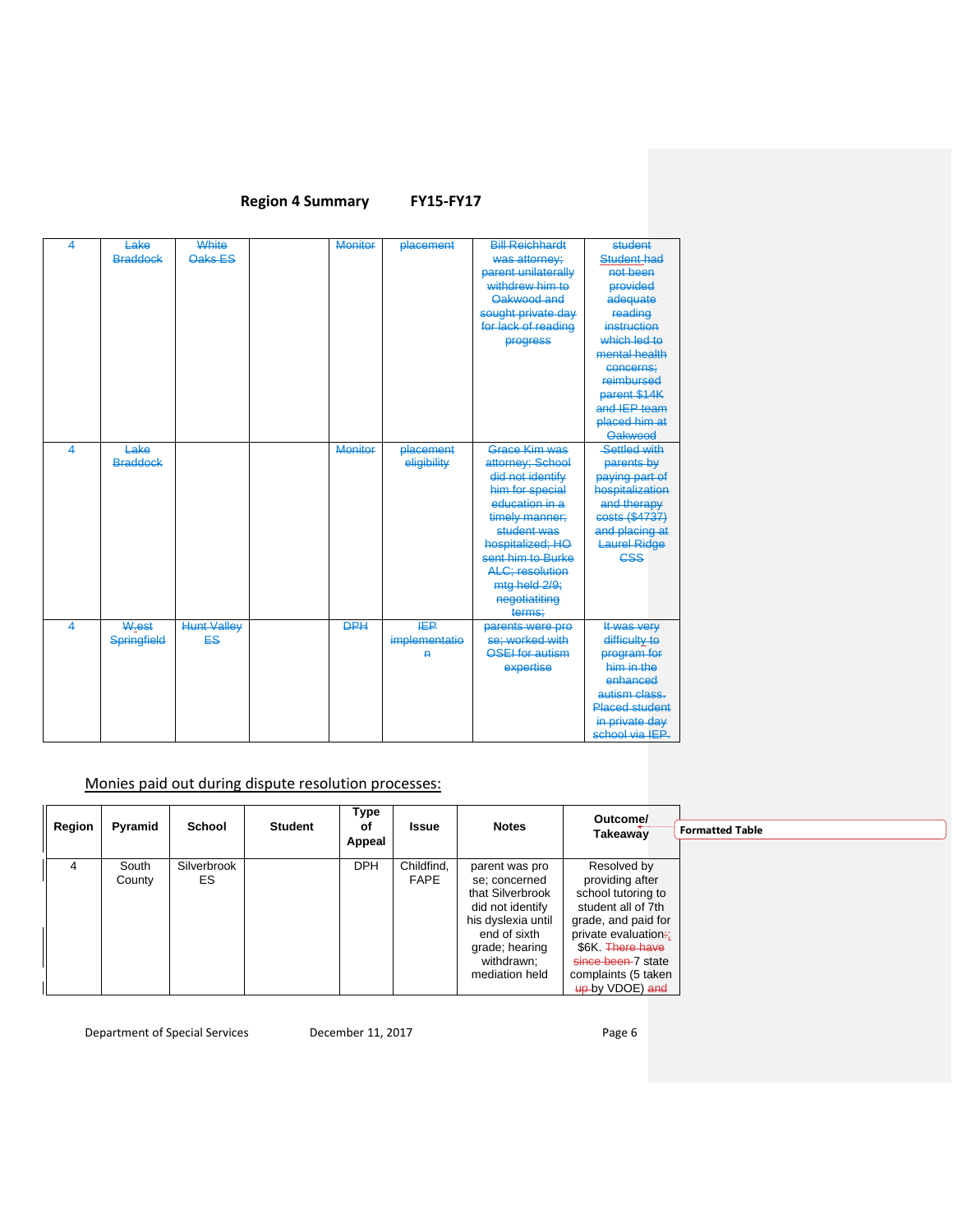

#### Major cases:

|        |                         |                            |                | Type of        |                                             | <b>Notes</b>                                                                                                            | Outcome/                                                                                                                                                          |                        |
|--------|-------------------------|----------------------------|----------------|----------------|---------------------------------------------|-------------------------------------------------------------------------------------------------------------------------|-------------------------------------------------------------------------------------------------------------------------------------------------------------------|------------------------|
| Region | Pyramid                 | School                     | <b>Student</b> | Appeal         | <b>Issue</b>                                |                                                                                                                         | Takeaway                                                                                                                                                          | <b>Formatted Table</b> |
| 4      | Lake<br><b>Braddock</b> | Sangster<br>ES.            |                | <b>OCR</b>     | food<br>allergies/<br><b>Section</b><br>504 | child find issues<br>for student:<br>delayed eligibility;<br>conflicts about<br>plan; completed<br><b>VRA on 4/7/15</b> | child find did<br>not find him<br>eligible for 504<br>in a timely<br>manner; food<br>allergy-student<br>was being<br>forced to sit at<br>nut free table<br>alone. | <b>Formatted Table</b> |
| 4      | <b>Robinson</b>         | Fairview<br><b>ES</b>      |                | <b>MED</b>     | <b>FAPE</b>                                 | dyslexia                                                                                                                | Lack of<br>acceptance of<br>dyslexia by<br>teachers                                                                                                               | <b>Formatted Table</b> |
| 4      | Robinson                | Oak View<br>ES <sub></sub> |                | <b>Monitor</b> | <b>RPM</b>                                  | Mike Eig is<br>attorney. Sought<br><b>RPM</b><br>methodology in<br>the classroom.                                       | eOn-going case-<br>-resolved, IEP<br>process began-<br>some references<br>to preferred<br>communication<br>mode in IEP.<br>Will be covering<br>part of the cost   | <b>Formatted Table</b> |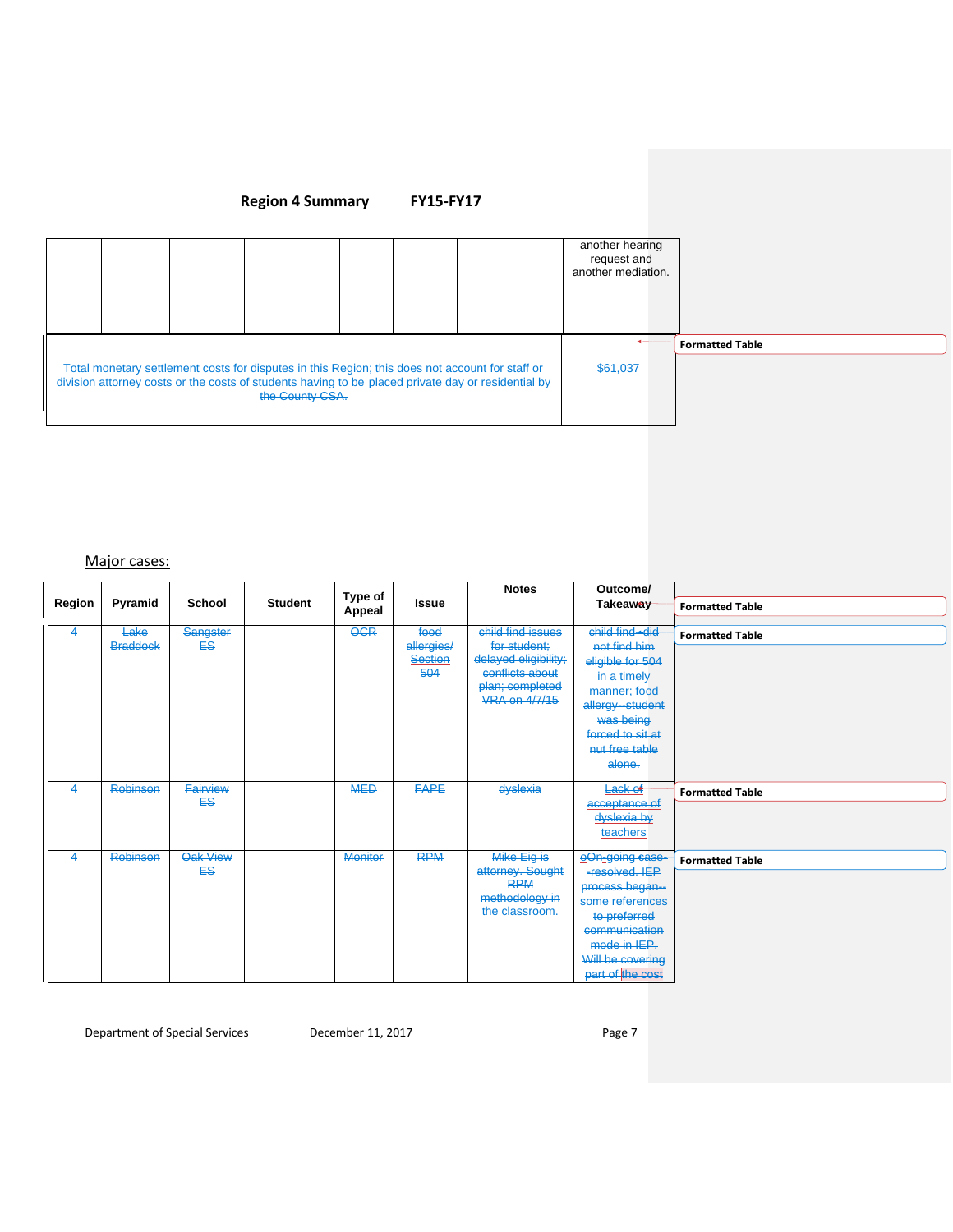# **Region 4 Summary**

|                         |                            |                           |            |                                         |                                                                                                                                                                                                                                | of the RPM                                                                                                                                                                                                                                                   |                                                                                           |
|-------------------------|----------------------------|---------------------------|------------|-----------------------------------------|--------------------------------------------------------------------------------------------------------------------------------------------------------------------------------------------------------------------------------|--------------------------------------------------------------------------------------------------------------------------------------------------------------------------------------------------------------------------------------------------------------|-------------------------------------------------------------------------------------------|
|                         |                            |                           |            |                                         |                                                                                                                                                                                                                                | trainer.                                                                                                                                                                                                                                                     | <b>Commented [SJ7]: Need estimate of cost</b>                                             |
| $\overline{4}$          | <b>Robinson</b>            | Fairview<br><b>ES</b>     | <b>AR</b>  | eligibility                             | <b>Grace Kim was</b><br>attorney.<br><b>Appealed SLD</b><br>ineligibility. AR<br>panel upheld<br>decision.                                                                                                                     | private dyslexia<br>diagnosis;<br>student<br>parentally<br>placed at<br>Oakwood;<br>expect Grace<br>Kim to ask for<br>reimbursement                                                                                                                          | Commented [SJ8]: Isn't this one time barred now? Do we<br>still expect this to come back? |
| $\overline{4}$          | <b>Robinson</b>            | Laurel<br>Ridge ES        | <b>AR</b>  | eligibility                             | Parents appealed<br><b>SLD ineligibility</b>                                                                                                                                                                                   | <b>Withdrew AR</b><br>request based<br>on results of IEE<br>and eligibility<br>committee<br>reconsidering<br>her eligibility                                                                                                                                 |                                                                                           |
| $\overline{\mathbf{4}}$ | Robinson                   | Laurel<br><b>Ridge ES</b> | <b>AR</b>  | eligibility                             | Parent appealed<br><b>SLD ineligibility</b>                                                                                                                                                                                    | <b>Withdrew AR</b><br>request based<br>on results of <b>IEE</b><br>and eligibility<br>committee<br>reconsidering<br>her eligibility                                                                                                                          |                                                                                           |
| $\overline{\mathbf{4}}$ | West<br><b>Springfield</b> | West<br>Springfield<br>HS | <b>OCR</b> | FAPE;<br>discriminati<br>$\overline{a}$ | Alleged that<br><b>FCPS</b> did not<br>implement her<br>HCP, 504 plan<br>and DMMP when<br>she was<br>participating in<br>school activities<br>and<br>extracurricular<br>activities. Entered<br>into VRA with<br>OCR on 6/5/17. | Ongoing case-<br>care for students<br>with Type 1<br>diabetes. We<br>have worked<br>with the family to<br>care for her on<br>multiple<br>overnight trips<br>and<br>extracurricular<br>activities.<br><b>Diabetes</b><br>guidance<br>document<br>forthcoming. |                                                                                           |
| $\overline{4}$          | West<br>Springfield        | Keene Mill<br><b>ES</b>   | <b>OCR</b> | discriminati<br>en (504)                | parent alleged<br>discrimination b/c<br>of pump battery<br>change on<br>1/1/16; response<br>sent 3/31/16.<br><b>Entered into VRA</b>                                                                                           | Ongoing case-<br>care for students<br>with Type 1<br>diabetes. Diabet<br>es guidance                                                                                                                                                                         |                                                                                           |